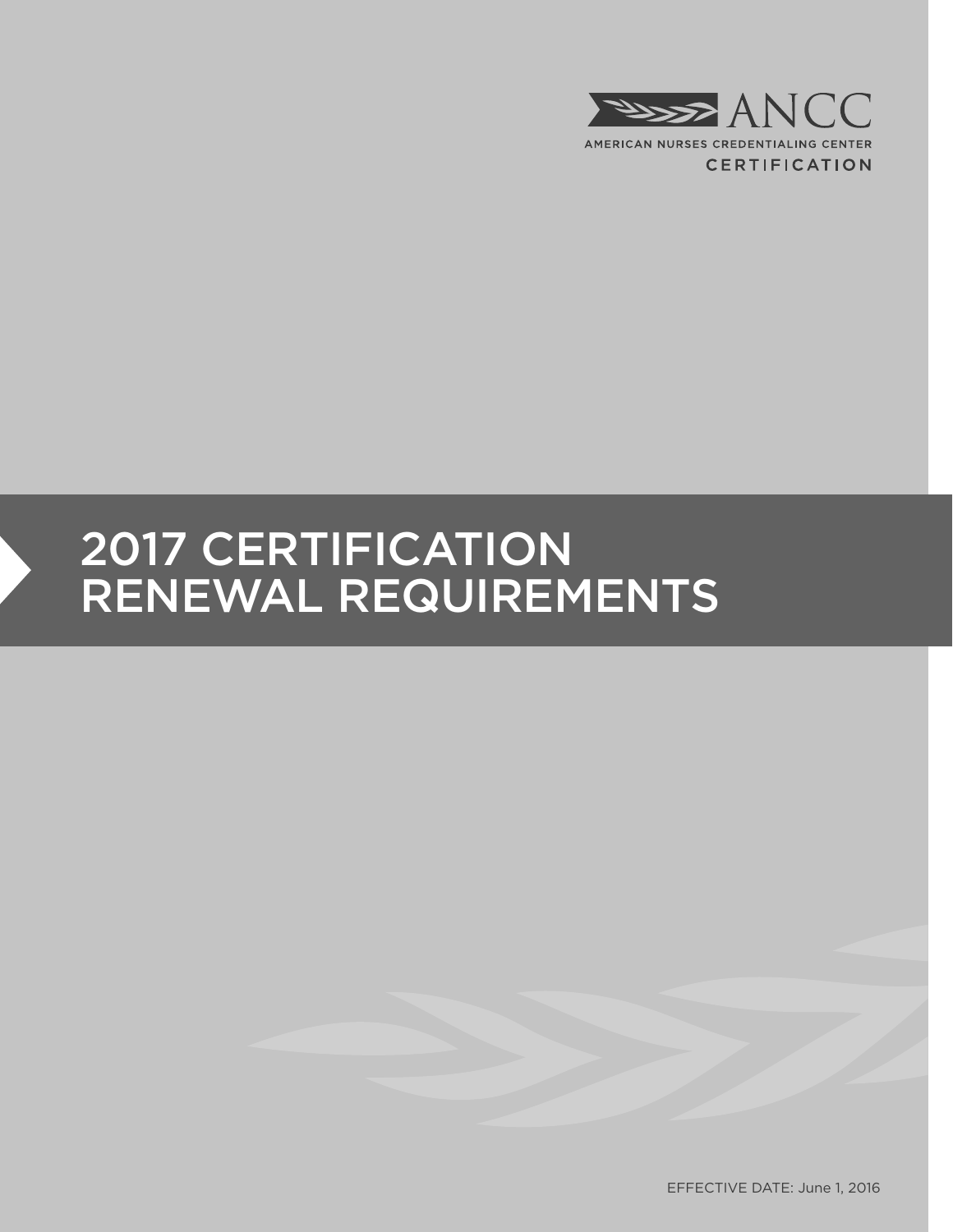## **UPDATES:**

American Nurses Credentialing Center (ANCC) is excited to announce several updates to our 2016 Certification Renewal Requirements, which will benefit many of our certified clinicians. We appreciate your patience and feedback as we have ventured to enhance our certification renewal categories and make them more flexible. Our goal is to make your ANCC certification renewal more robust, impactful, and meaningful to your practice.

All certification renewal candidates are required to complete a MANDATORY 75 continuing education hours (CH), plus one or more of the eight ANCC renewal categories, all in your certification specialty. All Advanced Practice Registered Nurses (APRN)—clinical nurse specialists (CNS) and nurse practitioners (NP)—are also required to complete 25 CH of pharmacotherapeutics as a portion of the mandatory 75 CH in the CNS or NP certification held. Clinicians renewing more than two years after their certification expiration date must complete the mandatory 75 CH and Category 8, provided the exam or portfolio is available.

### Effective June 1, 2016, you can take advantage of the following changes:

The addition of two NEW categories—Category 7: Practice Hours and Category 8: Assessment (Examination or Portfolio), which are now OPTIONAL categories for clinicians who are either:

- 1. Renewing prior to their certification expiration date, or
- 2. Within two years of their certification expiration.
- In addition, the following renewal categories have been enhanced:

#### Category 3: Presentations

Clinicians can now claim one or more presentations in which they were a presenter totaling five clock hours pertaining to a topic in their certification specialty.

Category 4: Evidence-Based Practice (EBP) or Quality Improvement Project (QI), Publication, or Research Clinicians can now document their participation in an EBP or QI project related to their certification specialty. This project must be within the current certification renewal period.

#### Category 5: Preceptor Hours

Inter-professional, multidisciplinary, or transdisciplinary healthcare has evolved and preceptorship among specialty-certified clinicians is an essential component for success.

Clinicians, in addition to APRNs, can now claim precepting of medical, physician assistant, or pharmacy students in an academic program related to their certification specialty.

Clinicians can now claim precepting of students in a formal fellowship, residency, or internship program (at the same practice level or higher).

#### Category 6: Professional Service

Clinicians can now claim time volunteered on medical mission trips as part of satisfaction for this category.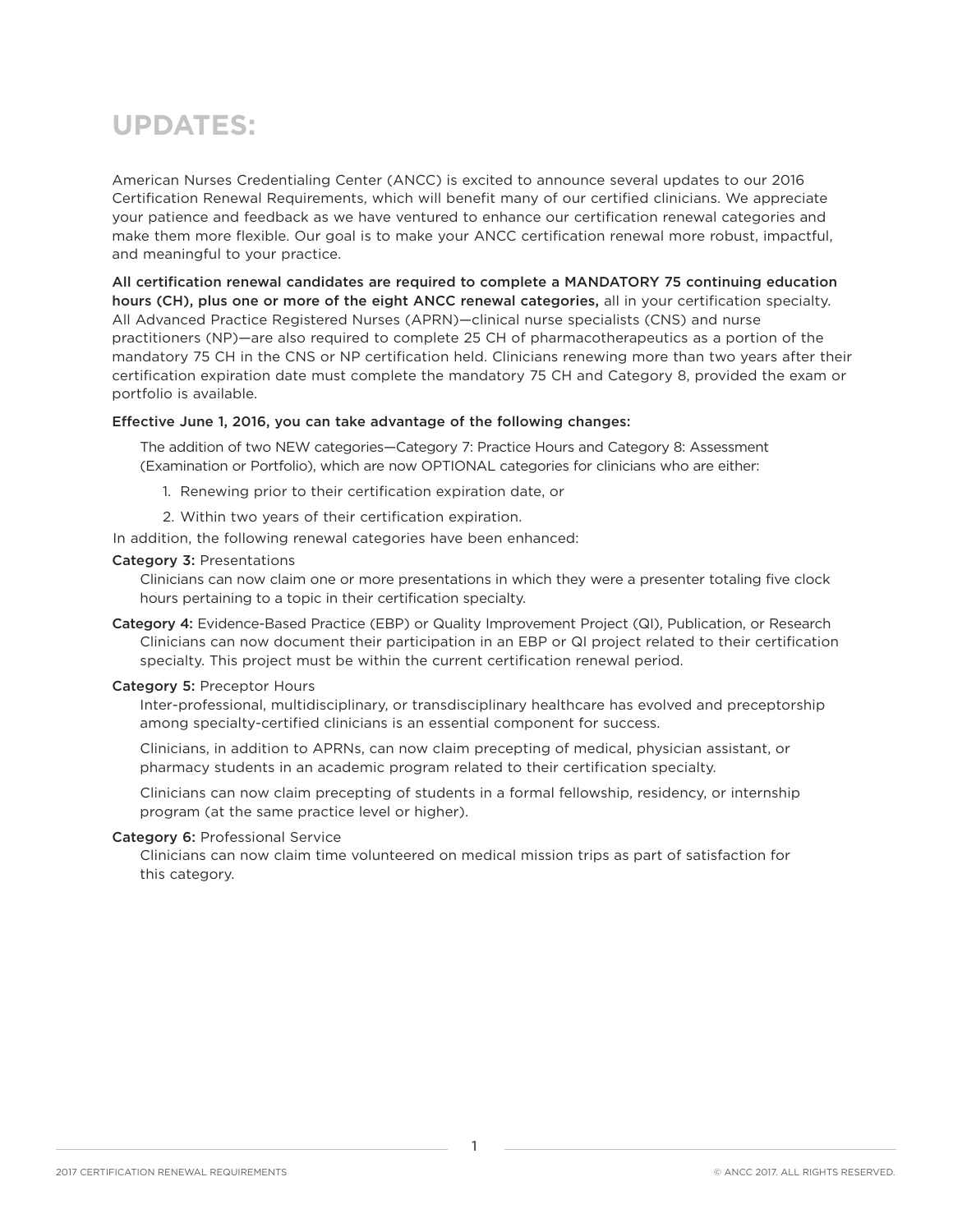### ABOUT THIS HANDBOOK

This handbook provides important information on renewal eligibility, including how to renew and options for expired or lapsed certifications.

### Purpose of Certification Renewal

Healthcare technology, strategies, and research can change professional practice and healthcare, and this can become an issue for public safety. Due to these changes, ANCC's Commission on Certification established a five-year period for certification. Renewing certification every five years provides evidence to the public that the certified individual is meeting requirements for continued competence by updating his or her knowledge and showing commitment to lifelong learning. Certification can be renewed through various professional development and practice activities.

Certification renewal may also permit you to seek continued licensure, reimbursement, and potential employer recognition.

Certification renewal is required for continued use of your ANCC certification credentials. If you choose not to renew your ANCC certification, then you must cease using your ANCC credentials after your certification expiration date.

### Overview of Certification Renewal Process

You can submit your application at any time during the 12 months prior to your certification expiration date.

If you have questions, contact the Customer Care Center at 1.800.284.2378 or visit **www.nursecredentialing.org**

Important: Changes effective June 1, 2017, allow for more flexibility with the renewal process. Two new categories have been added. Practice Hours and Assessment are now optional categories for certificants who are renewing prior to their certification expiration date and those within two years of their certification expiration date. **Certificants renewing more than two years after their certification expiration date must complete the mandatory 75 CH and Category 8, provided the exam or portfolio is available. If the exam or portfolio is not available, there is no option to renew your certification.**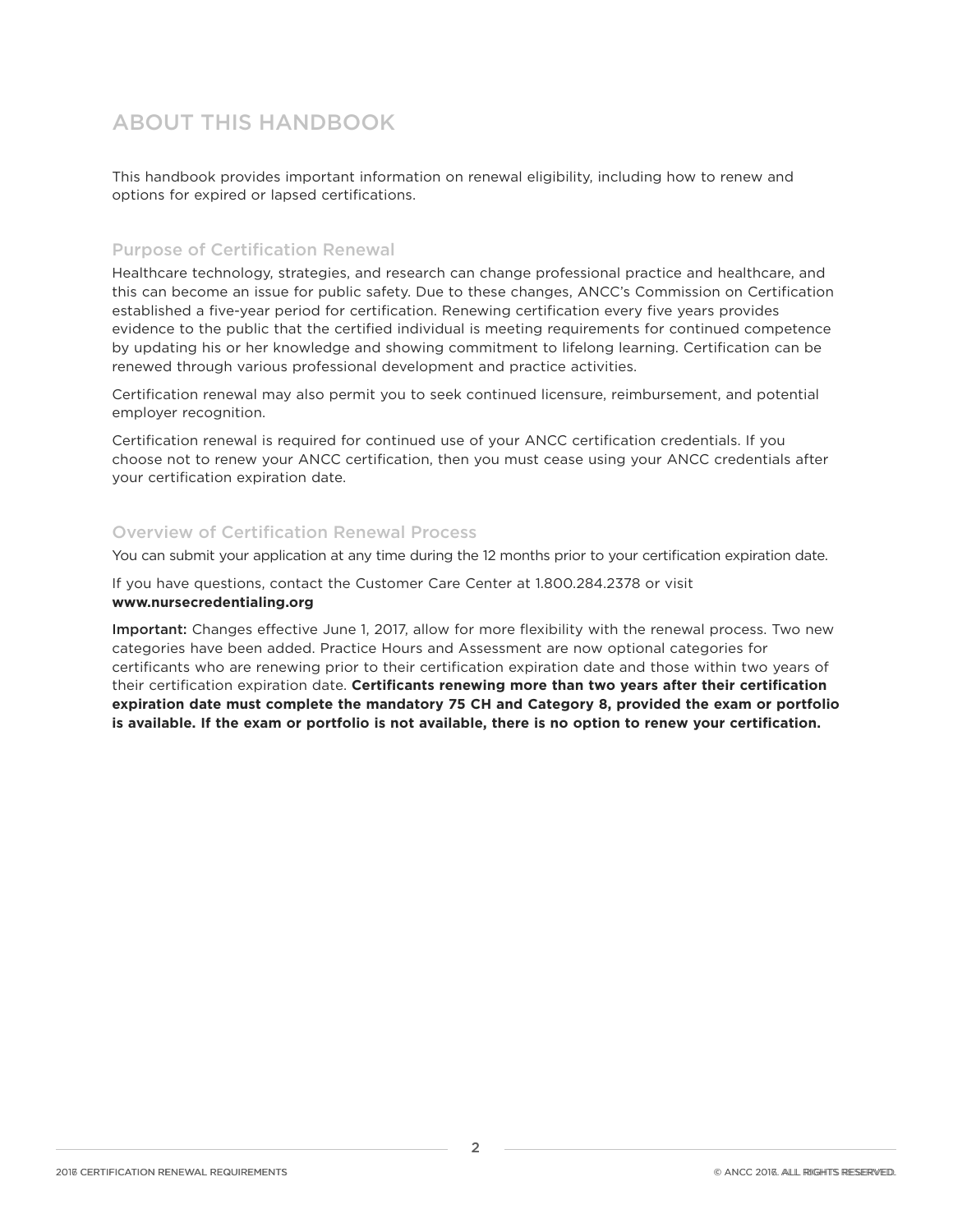### NEW INFORMATION

Information you need to know about submitting your certification renewal categories

### **ALL certification renewal candidates are required to complete a MANDATORY 75 CH in your certification specialty, plus one or more of the eight ANCC renewal categories. All APRNs—CNS and NP—are also required to complete 25 CH of pharmacotherapeutics as a portion of the mandatory 75 CH in the CNS or NP certification held.**

| <b>Category</b>                                                    | <b>Minimum Requirement for Submission</b>                                                                                                                                                                                                                                                                                                                                                                              |
|--------------------------------------------------------------------|------------------------------------------------------------------------------------------------------------------------------------------------------------------------------------------------------------------------------------------------------------------------------------------------------------------------------------------------------------------------------------------------------------------------|
| 1. Continuing Education Hours                                      | 75 CH in the certification specialty                                                                                                                                                                                                                                                                                                                                                                                   |
| 2. Academic Credits                                                | Five semester credits or 6 quarter credits of academic courses<br>in your certification specialty                                                                                                                                                                                                                                                                                                                      |
| 3. Presentations                                                   | One or more presentations totaling five clock hours in<br>your certification specialty                                                                                                                                                                                                                                                                                                                                 |
| 4. Evidence-Based Practice,<br><b>Quality Improvement Project,</b> | EBP/QI Project: One completed EBP/QI project that<br>demonstrates the use of a problem-solving approach                                                                                                                                                                                                                                                                                                                |
| <b>Publication or Research</b>                                     | Publication: One article published in a peer-reviewed journal or<br>book chapter; five different articles published in a non-peer-<br>reviewed journal; primary author of content related to your<br>certification specialty; or primary grant writer for a federal,<br>state, or national organization project                                                                                                        |
|                                                                    | Research: An Institutional Review Board (IRB) research project<br>related to your certification specialty; a completed dissertation,<br>thesis, or other doctoral project; service as a content reviewer<br>on an IRB, dissertation, thesis, or other doctoral project; or<br>service as a content expert reviewer of other activities related<br>to your certification specialty                                      |
| <b>5. Preceptor Hours</b>                                          | 120 hours as a preceptor in which you provided direct clinical<br>supervision/teaching to APRN, medical, physician assistant, or<br>pharmacy students in an academic program related to your<br>certification specialty; or a minimum of 120 hours of clinical<br>supervision related to your certification specialty in a formal fellowship,<br>residency, or internship program at the same practice level or higher |
| <b>6. Professional Service</b>                                     | Two or more years of volunteer service during your certification<br>period with an international, national, state, or local healthcare-related<br>organization; accepted volunteer activities include serving on boards<br>of directors, committees, editorial boards, review boards, task forces,<br>and medical missions                                                                                             |
| 7. Practice Hours (**NEW**)                                        | Practice hours must be completed within the five years preceding the<br>date on your renewal application submission; a minimum of 1,000<br>practice hours in your specialty is required                                                                                                                                                                                                                                |
| 8. Assessment (Examination/<br>Resubmission), if available         | Pass the assessment (exam or portfolio), if available                                                                                                                                                                                                                                                                                                                                                                  |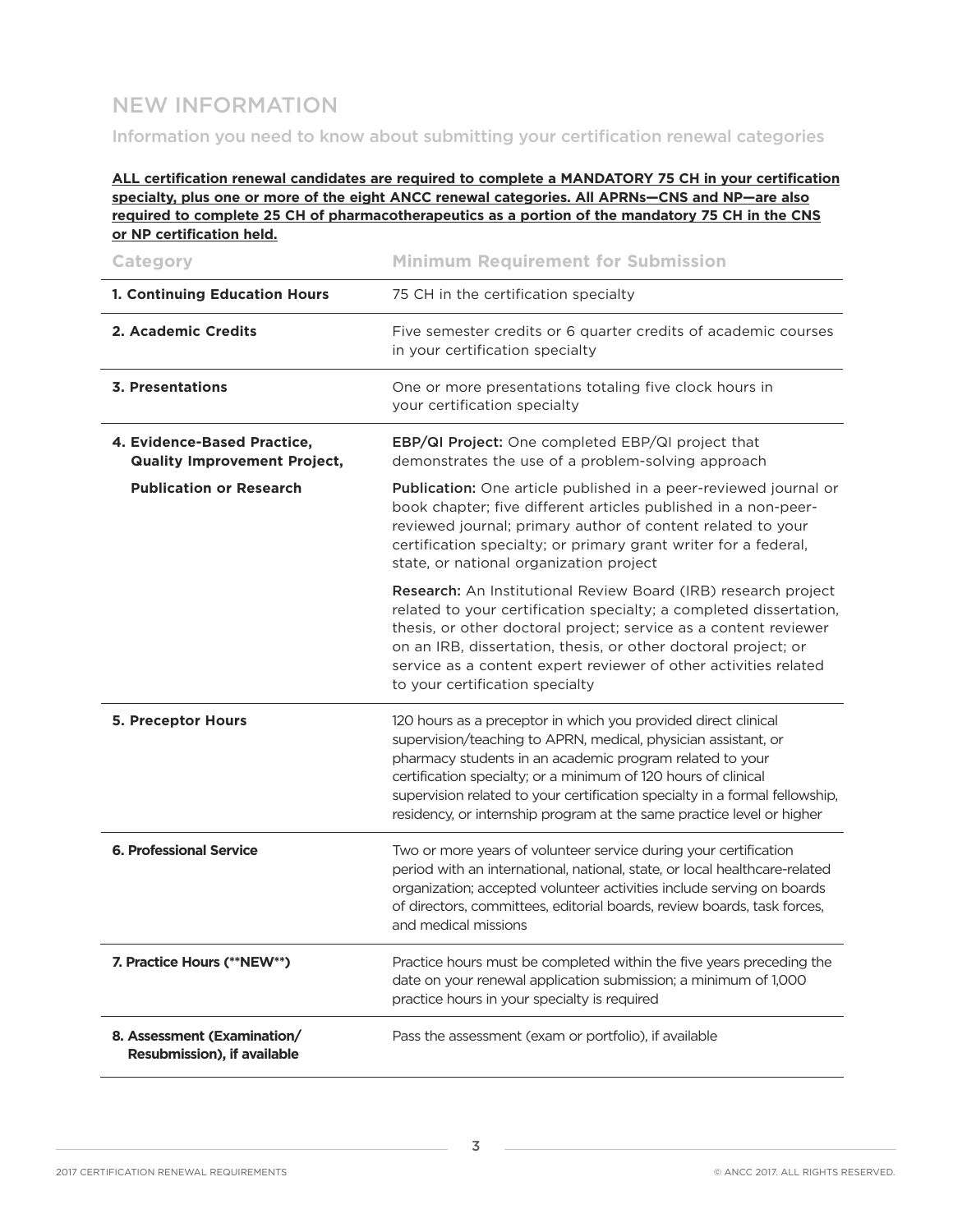### CERTIFICATION RENEWAL ELIGIBILITY

### Certification renewal eligibility options when your certification credential is **current**

- > Complete the MANDATORY 75 CH and 1 or more of the 8 renewal categories for your certification credential within the five years preceding your renewal application submission. All APRNs—CNS and NP—are also required to complete 25 CH of pharmacotherapeutics as a portion of the mandatory 75 CH in the CNS or NP certification held.
- > Hold a current ANCC certification that is expiring within 12 months.
- > Hold a current, active RN license in a state or territory of the United States or the professional, legally recognized equivalent in another country.
- > For National Healthcare Disaster certification, continue to hold license, registration, certificate, or degree as required for exam eligibility.
- > Pay the renewal fee.

### Certification renewal eligibility options when your certification credential has **expired** (also called reactivation)

- > Complete the MANDATORY 75 CH and 1 or more of the 8 renewal categories for your certification credential within the five years preceding your renewal application submission. All APRNs—CNS and NP—are also required to complete 25 CH of pharmacotherapeutics as a portion of the mandatory 75 CH in the CNS or NP certification held.
- > Hold an expired ANCC certification.
- > Hold a current, active RN license in a state or territory of the United States or the professional, legally recognized equivalent in another country.
- > For National Healthcare Disaster certification, continue to hold license, registration, certificate, or degree as required for exam eligibility.
- > Pay the renewal fee plus a reactivation fee of \$125.
- > NOTE: If your certification has lapsed more than two years, you must complete the mandatory 75 CH and Category 8, provided the exam or portfolio is available. If the exam or portfolio is not available, there is no option to renew your certification.

### **Important Notice: There is no certification grace period or backdating for an expired certification**

**credential.** Certification renewal applications received after the certification expiration date will have a renewal period beginning with the date of approval and will therefore result in a gap in the certification dates. When there is a gap in certification dates, ANCC cannot backdate a certification renewal to meet regulatory, reimbursement, or other requirements for practice or employment. You will need to check with your state licensing board, your employer, and/or the agency that is reimbursing your services to determine whether you can continue to practice and/or receive reimbursement for services while you are in the process of reactivating your certification. Please submit the complete application when you renew—submitting a partial or incomplete renewal package will only delay approval of your certification renewal, resulting in a longer gap in the certification.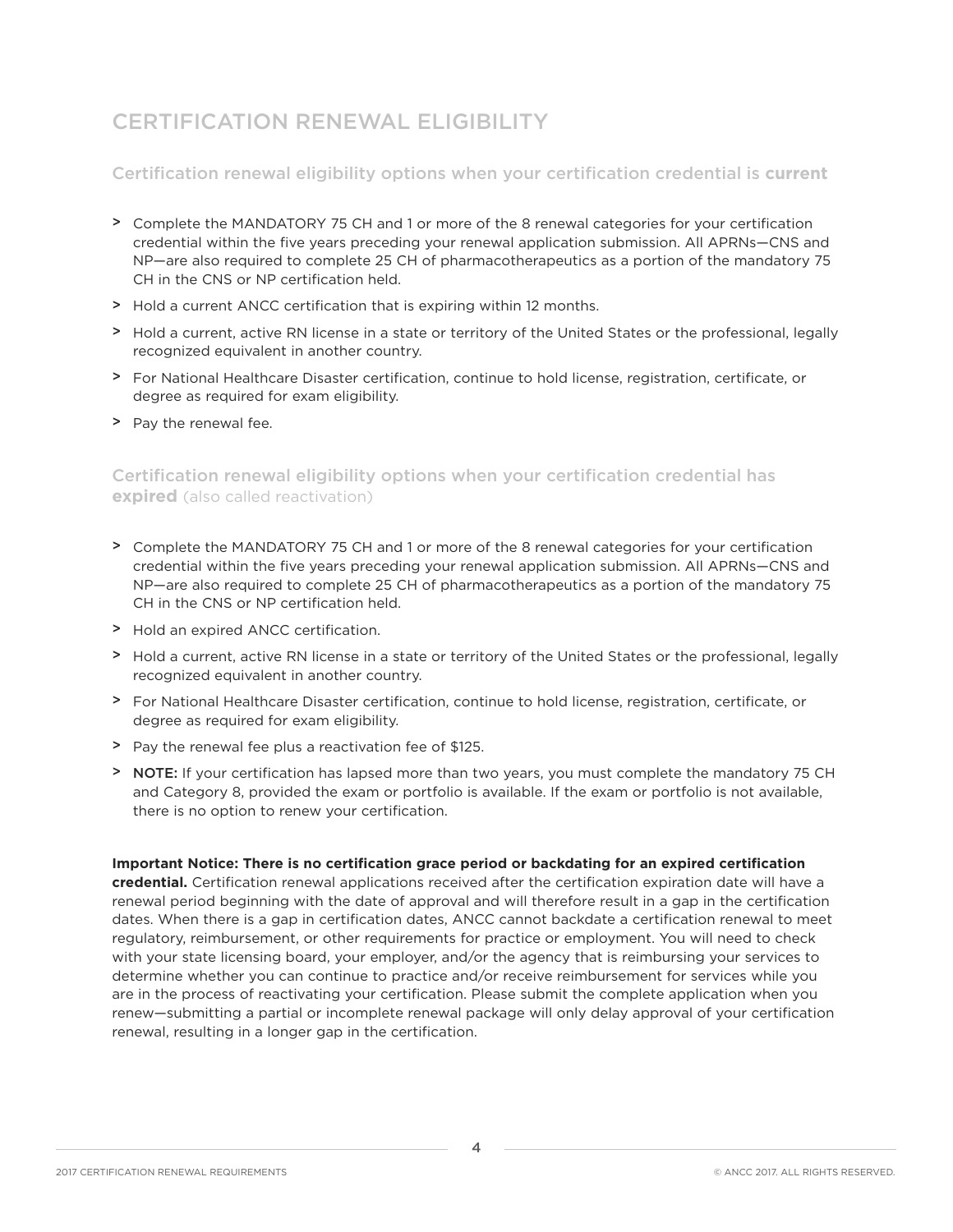### RENEWAL CATEGORIES

### **CATEGORY 1:** Continuing Education Hours

- 1. A minimum of 51 percent (38.25 hours) of the 75 CH **must** be directly related to the full scope of your certification role and specialty.
- 2. At least 50 percent (37.5 hours) of your 75 CH must be formally approved continuing education hours. Formally approved continuing education hours meet one or more of the criteria listed below:
	- a. Continuing nursing education (CNE) approved for nursing contact hours by an accredited provider or approver of CNE
	- b. Continuing medical education (CME) approved for CME hours
	- c. Sponsored by organizations, agencies, or educational institutions accredited or approved by the ANCC Commission on Accreditation, the Accreditation Council for Continuing Medical Education (ACCME), the Accreditation Council for Pharmacy Education (ACPE), or the Commission on Dietetic Registration
	- d. Provided by one of these accepted agencies:

 American Nurses Association American Academy of Family Physicians (AAFP) American Academy of Physician Assistants (AAPA) American Association of Nurse Practitioners (AANP) American College of Nurse Midwives (ACNM) American Psychiatric Association (APA) American Psychological Association (APA) American Psychiatric Nurses Association (APNA) Emergency Nurses Association (ENA) National Association of Nurse Practitioners in Women's Health (NPWH) National Association of Pediatric Nurse Associates and Practitioners (NAPNAP)

### Note: This list is not all-inclusive and is for informational purposes only. Please check with your continuing education provider for status. This list does not serve as endorsement by ANCC of any of these organizations.

- 3. Independent study and/or e-learning approved for CH by one of the accepted continuing education providers may be used for 100% of the required CH (e.g., independent study programs, online courses, articles from professional journals).
- 4. Other non-nursing healthcare disciplines' CH applicable to your certification specialty (e.g., dietitian, medicine, social work, counselor, emergency management, EMT, pharmacy, respiratory therapy, or physical therapist) are acceptable.
- 5. Repeat courses are not accepted for certification renewal. You may claim credit for a specific course only once, even if you took that course multiple times during the past five years.
- 6. The hours achieved from academic coursework that are applicable to your certification specialty can be converted to contact hours. See Category 2 for accepted academic coursework.
- 7. As needed, you can use these formulas to convert continuing education credit/academic hours: 1 contact hour = 1 CME or 0.1 CEU or 60 minutes 1 academic semester credit = 15 contact hours 1 CEU = 10 contact hours 1 academic quarter credit = 12.5 contact hours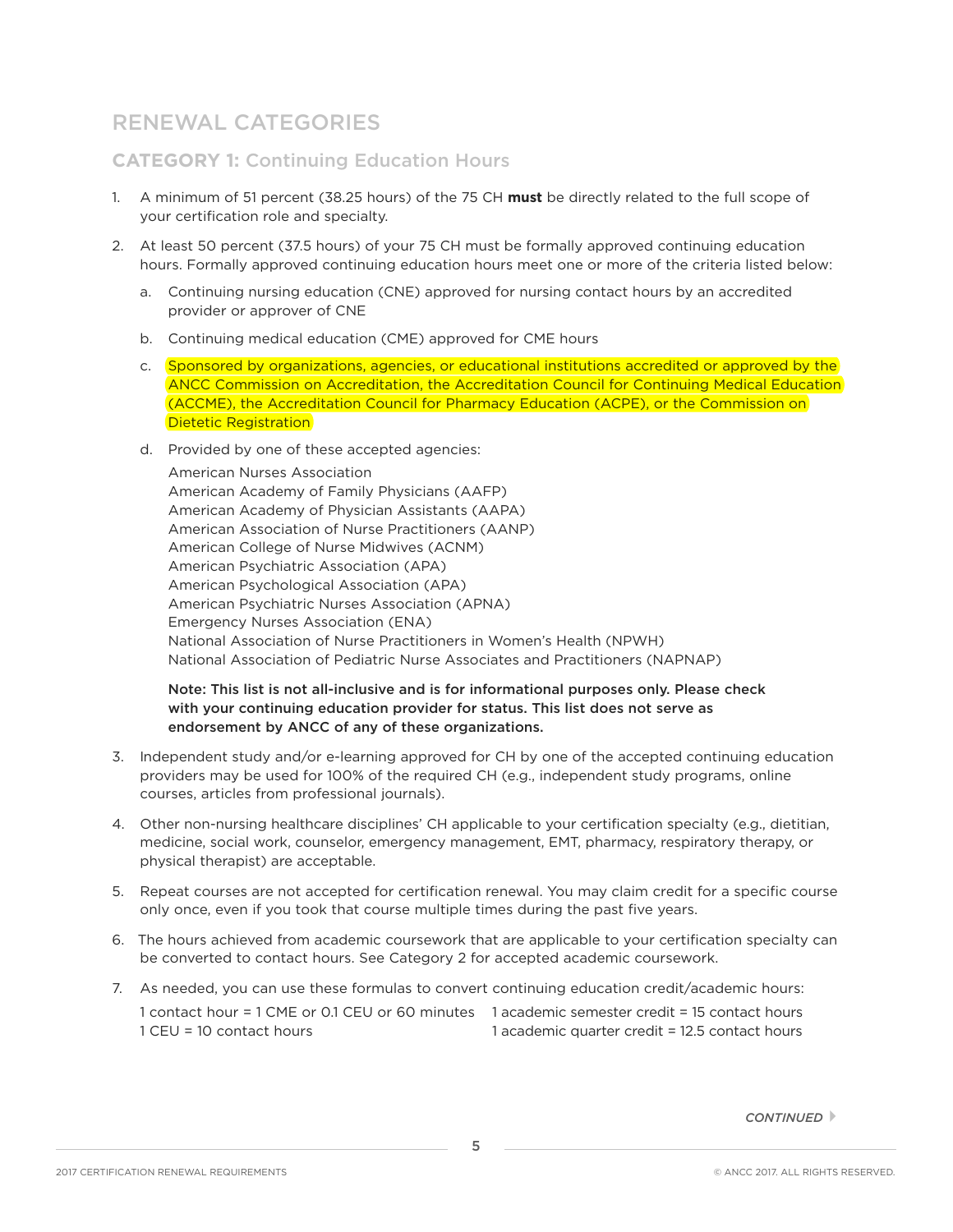**Documentation:** Complete the CH section of the Professional Development Record to document the courses attended and the hours obtained. If the course title(s) does not reflect the content, you must provide a brief description of the content. **Do not submit certificates in lieu of completing the form. These are not acceptable and will delay the evaluation of your application for certification renewal.**

**Audit:** If your record is audited, you will be required to submit supporting documents, such as a copy of the completion certificate(s) showing the dates, title, number of contact hours, sponsoring organization, etc. In addition, you may be required to provide evidence of the applicability of the course to your certification. Please maintain supporting documentation for the entire five-year certification cycle.

### **CATEGORY 2:** Academic Credits

- 1. Complete five semester credits or six quarter credits of academic courses in your certification specialty.
- 2. If you do not have enough credits to complete this category, you may convert those credits to contact hours and report them under Category 1.

1 semester credit = 15 contact hours 1 quarter credit = 12.5 contact hours

- 3. Repeat courses are not accepted for certification renewal. You may claim credit for a specific course only once, even if you took that course multiple times during the past five years.
- 4. Courses taken toward degree completion and academic independent study courses are accepted if they are applicable to your area of certification. These include:

| Adult education principles                                                                    | Health informatics                   |
|-----------------------------------------------------------------------------------------------|--------------------------------------|
| Anatomy                                                                                       | Health/physical assessment           |
| Culturally competent care                                                                     | Healthcare policy                    |
| Disaster preparedness                                                                         | Healthcare research                  |
| <b>Ethics</b>                                                                                 | Healthcare management/administration |
| Evidence-based nursing practice                                                               | Pathophysiology                      |
| Healthcare compliance                                                                         | Physiology                           |
| Sign language and/or medical terminology for healthcare providers and foreign language and/or |                                      |
| medical terminology for healthcare providers                                                  |                                      |

- 5. Academic credit received for a thesis or dissertation related to your certification specialty is acceptable. (If you use your thesis or dissertation credits to meet Category 2, then you cannot use the same thesis or dissertation credits to meet Category 4.)
- 6. Examples of courses that are generally not accepted for Category 2 include audited courses, art, chemistry, physics, history, math, music, and public speaking.

**Documentation:** Complete the academic course section of the Professional Development Record to document the courses attended and the academic credits received. If the course title(s) does not reflect the content, you must provide a brief description of the content. **Do not submit transcripts in lieu of completing the form. These are not acceptable and will delay the evaluation of your application for certification renewal.**

**Audit:** If your record is audited, you will be required to submit supporting documents, such as a transcript(s) showing the number of academic credits, sponsoring organization, etc. In addition, you may be required to provide evidence of the applicability of the course content to your certification. Please maintain supporting documentation for the entire 5-year certification cycle.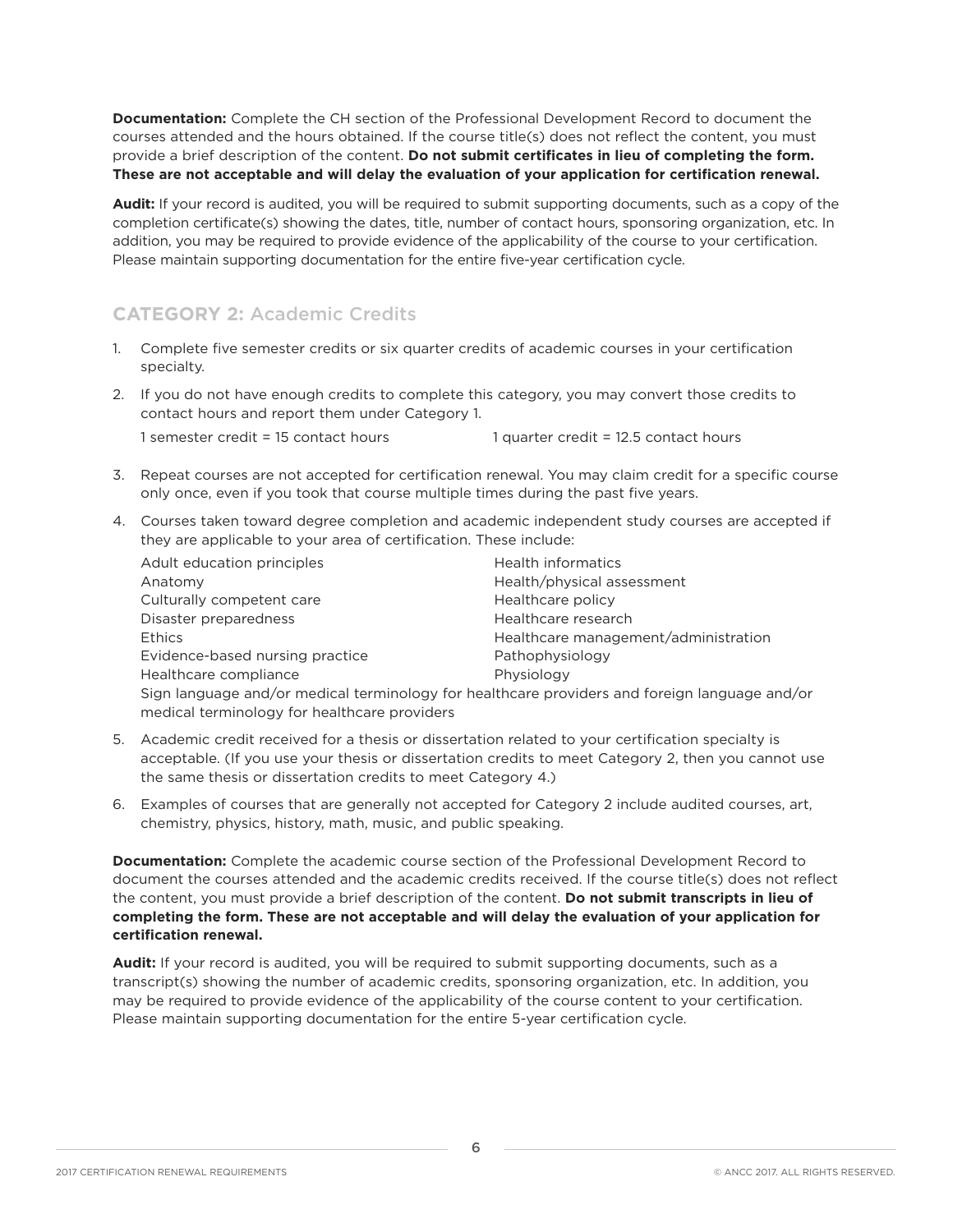### **CATEGORY 3:** Presentations

Complete one or more presentations totaling five clock hours in the certification specialty. The presentation may not be repeated. You must fulfill these additional criteria:

- 1. You were the primary presenter of a first-time presentation.
- 2. The presentations were delivered in a structured teaching/learning framework to nurses, other healthcare providers, or the public as part of conferences, grand rounds, in-services, seminars, Internet-based or other e-learning formats, teleconferences, patient/family teaching, or public education. Do not submit the following types of presentations, as they are not accepted toward your certification renewal: repeat presentations of the same material or modifications of the same material, presentations or lectures that were a required part of your job, or presentations for which you served as a panel moderator.

### **Documentation:** Complete the presentation section of the Professional Development Record.

**Audit:** If your certification record is audited, you will be required to submit supporting documents, such as a copy of the presentation outline, abstract, letter accepting your abstract, or letter inviting you to speak, as well as evidence that you actually presented the topic (e.g., a thank-you letter on official letterhead). Please maintain supporting documentation for the entire five-year certification cycle.

### **CATEGORY 4: Evidence-Based Practice or Quality Improvement Project, Publication, or Research**

### **EVIDENCE-BASED PRACTICE OR QUALITY IMPROVEMENT PROJECT**

Complete one evidence-based practice (EBP) project or quality improvement (QI) project that demonstrates the use of a problem-solving approach using the best evidence to answer a defined question related to your certification. The project must be started and completed during the time frame of the certification renewal period.

**Documentation:** Complete the EBP/QI section of the Professional Development Record.

**Audit:** If your certification record is audited, you will be required to submit supporting documents showing:

- Title of the project;
- Identification of the question;
- Review and critique of the current evidence, research, or data;
- Evaluation of the current practice/problem;
- Identification interventions and strategies to implement the changes;
- Evaluation of the effectiveness of the translation/transfer of the evidence and/or intervention into practice;
- Your role in the project; and
- Contact information and signature of the responsible project leader verifying your role on the team or the project.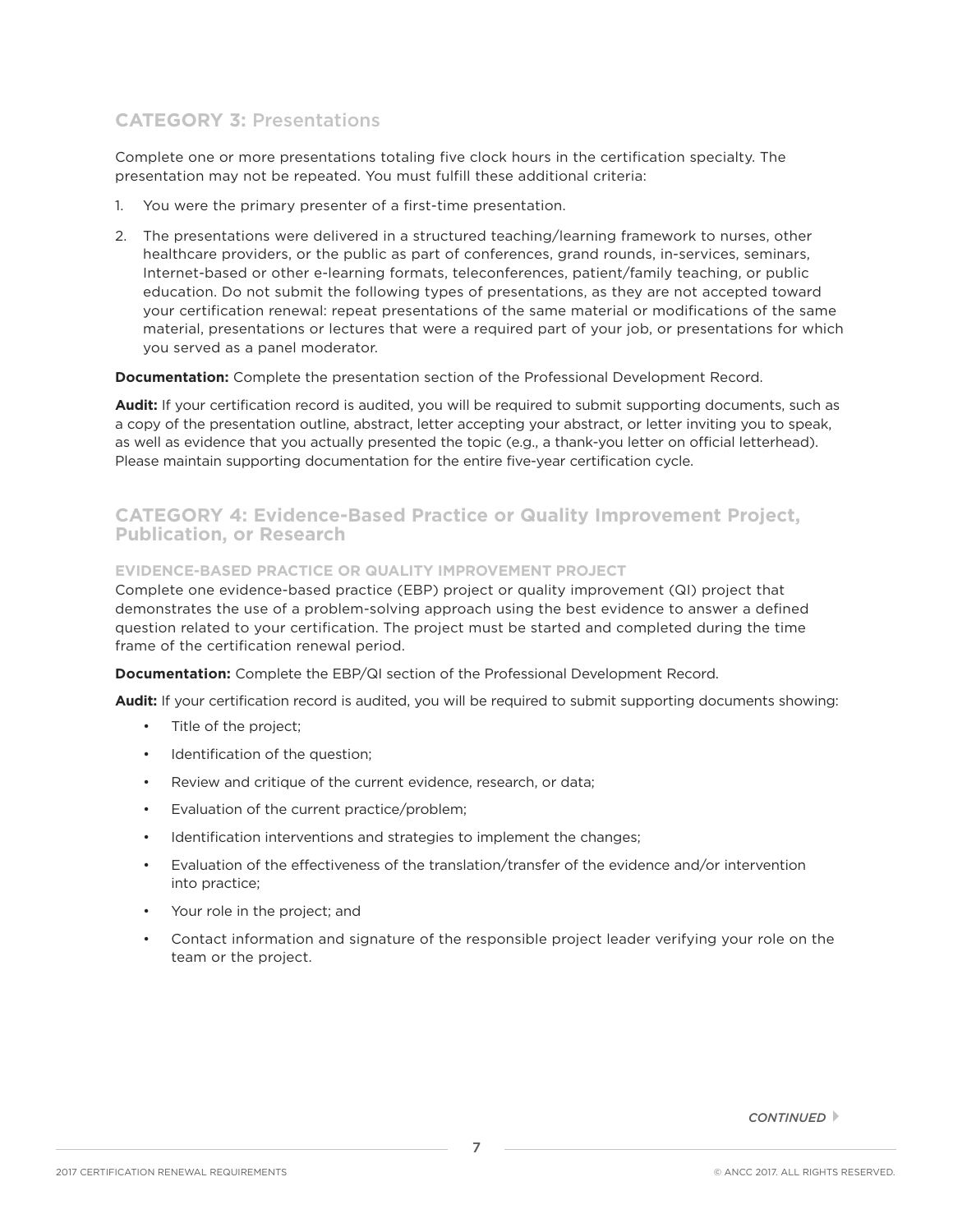### **PUBLICATION**

1. Publish one article in a peer-reviewed journal or a book chapter related to your certification specialty. You must be the author, co-author, editor, co-editor, or reviewer.

**Documentation:** Complete the publication section of the Professional Development Record.

**Audit:** If your certification record is audited, you will be required to submit supporting documents, including:

- A copy of the table of contents and a copy of the entire article or chapter, journal name with the date, and your name;
- If you were the editor, then a copy of the page from the journal identifying you as the editor or a letter from the publisher stating you were the editor; and
- If you were the peer reviewer, then a letter from the publisher stating you reviewed the article and the date this occurred.

#### **OR**

2. Publish five different articles related to your certification specialty in a non-peer-reviewed journal and/or newsletter.

**Documentation:** Complete the publication section of the Professional Development Record.

**Audit:** If your certification record is audited, you will be required to submit the following information:

- Detailed outline of the content;
- Copies of the e-learning journal or newsletter articles that clearly state you were the primary author; and
- Letters from the publishers stating that you were the primary author.

### **OR**

3. Serve as the primary author of content related to your certification specialty utilized in e-learning and/or other media presentations.

**Documentation:** Complete the publication section of the Professional Development Record.

**Audit:** If your record is audited, you will be required to submit the following information:

- Detailed outline of the content:
- Copy of the e-learning document that clearly states you were the primary author; and
- Letter from the publisher stating you were the primary author.

#### **OR**

4. Serve as the primary grant writer for a federal, state, or national organization project, even if grant writing is not a primary component of your employment responsibilities. The purpose of the grant must be related to your certification specialty.

**Documentation:** Complete the publication section of the Professional Development Record.

**Audit:** If your certification record is audited, you will be required to submit a copy of the grant summary abstract and the letter from the grant sponsor acknowledging receipt of your grant application. These publications are generally not accepted: publication(s) that is a component of your job (e.g., patient education materials, course syllabi), letter(s) to the editor, or publication(s) "in press."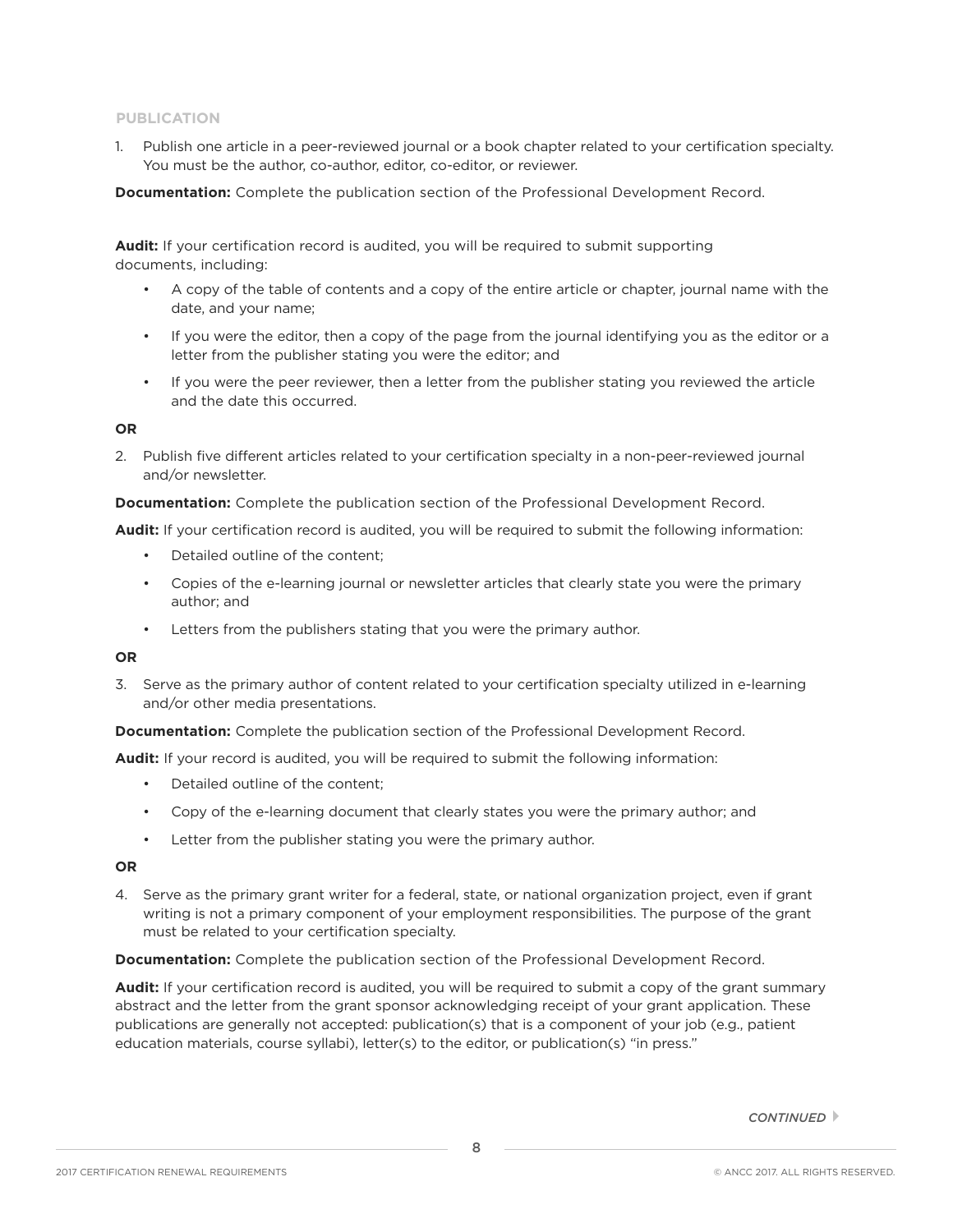#### **RESEARCH**

1. Complete an IRB research project related to your certification specialty, during your five-year certification period, for which you are clearly identified as one of the primary researchers, although research is not a primary component of your employment responsibilities.

**Documentation:** Complete the research section of the Professional Development Record.

**Audit:** If your certification record is audited, you will be required to submit supporting documents such as a copy of the IRB approval letter or IRB letter of exemption and a one-page abstract of no more than 250 words describing the research study and findings and the period when the research was conducted.

#### **OR**

2. Complete a dissertation, thesis, or graduate-level scholarly project (e.g., DNP project) related to your certification specialty.

**Documentation:** Complete the research section of the Professional Development Record.

**Audit:** If your certification record is audited, you will be required to submit supporting documents such as the dissertation, thesis, or scholarly project approval letter and a one-page abstract of no more than 250 words that describes your dissertation, thesis, or scholarly project findings and the time period during which the dissertation, thesis, or scholarly project was conducted. Note: The academic hours awarded for your dissertation, thesis, or scholarly project that are used to meet Category 4 requirements cannot be used to meet the requirements of professional development Categories 1 or 2.

#### **OR**

3. Serve as a content reviewer on an IRB, dissertation, thesis, or scholarly project (e.g. DNP project) that is not a component of your employment duties.

**Documentation:** Complete the research section of the Professional Development Record.

**Audit:** If your certification record is audited, you will be required to submit supporting documents from the organization describing this work and the dates you served as the reviewer (e.g., a letter on official letterhead).

#### **OR**

4. Serve as a content expert reviewer of other activities related to your certification specialty that are not a part of your employment duties (such as software and e-learning). Serving as a product reviewer for your organization is not acceptable.

**Documentation:** Complete the research section of the Professional Development Record.

**Audit:** If your certification record is audited, you will be required to submit documentation from the publisher and/or organization describing the work and the dates you served as the reviewer (e.g., a letter on official letterhead).

### **CATEGORY 5:** Preceptor Hours

Complete a minimum of 120 hours as a preceptor in which you provided direct clinical supervision/ teaching to students in an academic program that is related to your certification specialty,

#### **OR**

Provide a minimum of 120 hours of clinical supervision related to your certification specialty in a formal fellowship, residency, or internship program at the same practice level or higher.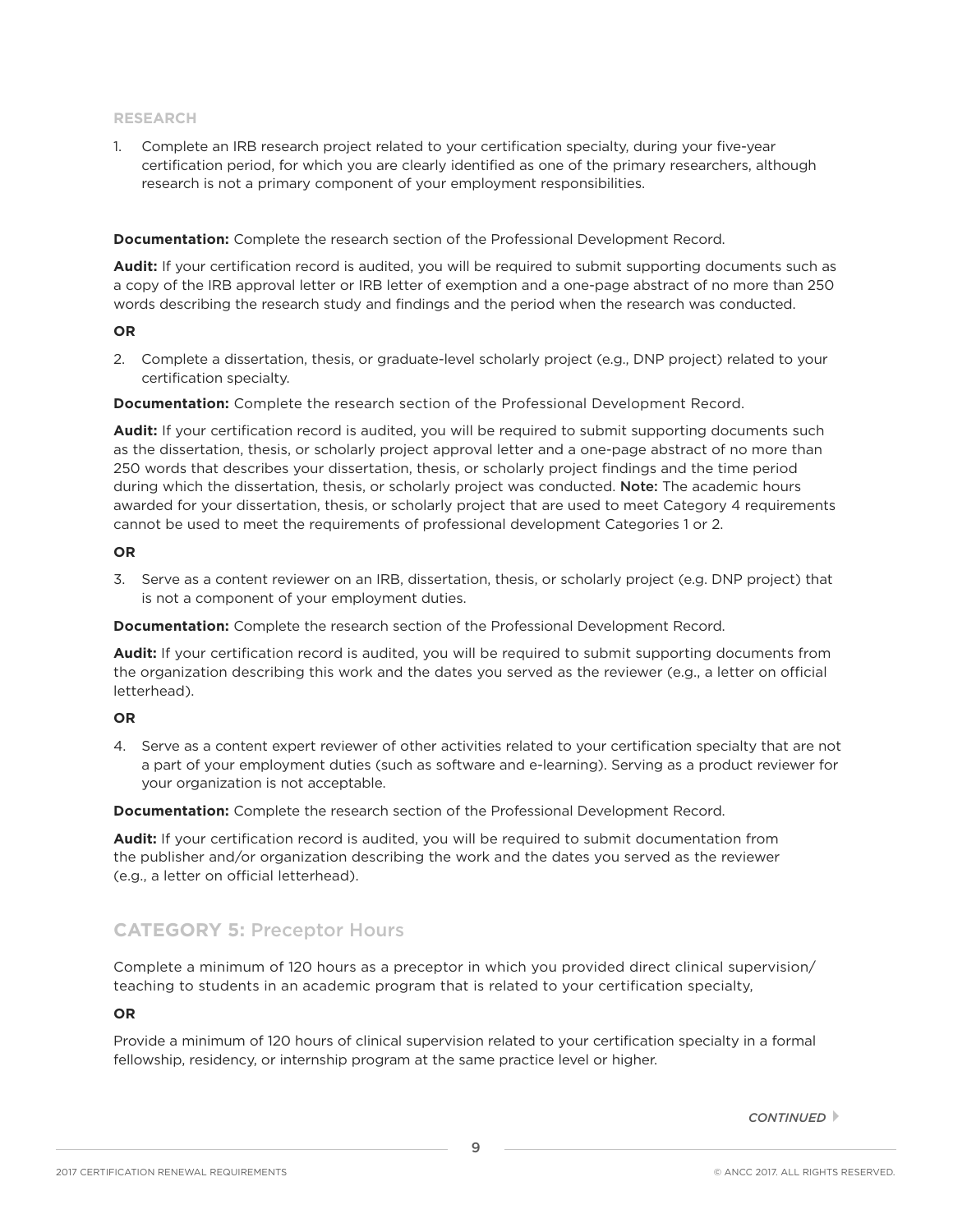For either option above, the following rules apply:

- Clinical nurse specialists and nurse practitioners must precept APRN, medical, physician assistant, or pharmacy students in an academic program related to their certification specialties.
- Orientation preceptor hours are not accepted.
- Preceptor hours cannot be counted toward your certification practice hour requirement.
- Faculty may not utilize this category for clinical supervision of students in their educational program.

**Documentation:** Complete the preceptor section of the Professional Development Record.

**Audit:** If your certification record is audited, you must submit a completed Preceptorship Documentation Form showing the hours, objectives, outcomes, and location of the preceptorship, signed by the institution responsible for the person being precepted.

### **CATEGORY 6:** Professional Service

Complete two or more years of volunteer service during your certification period with an international, national, state, or local healthcare-related organization in which your certification specialty expertise is required. Accepted volunteer activities include serving on boards of directors, committees, editorial boards, review boards, task forces, and medical missions.

**Documentation:** Complete the professional service section of the Professional Development Record.

**Audit:** If your certification record is audited, you must submit an official description of your volunteer duties and a detailed, typewritten document of 500 words or less describing the impact of this service on your ability to obtain new knowledge in your certification specialty. In addition, you will be required to provide supporting documentation of your volunteer service (e.g., a copy of an official letter or other documents from the organization attesting to your service and the dates of service).

### **CATEGORY 7:** Practice Hours

Practice hours must be completed within the five years preceding the date on your renewal application submission.

A minimum of 1,000 practice hours in your certification specialty is required and can be completed either through employment or as a volunteer.

CNSs and NPs must complete practice hours in their certification role and population at the advanced level.

Faculty can use hours of direct clinical supervision of students for clinical practice. The direct clinical supervision must be in the certification role and population. CNS and NP faculty must have direct supervision of APRN students.

**Audit:** Submit a letter from your immediate supervisor, on organizational letterhead, stating that you have practiced a minimum of 1,000 practice hours in your certification role and specialty over your five-year certification period. You may submit multiple letters if you have changed jobs. If you are selfemployed, please submit a statement attesting that you have practiced a minimum of 1,000 practice hours in your role and specialty over your five-year certification period. This statement must be notarized prior to submission.

### **CATEGORY 8:** Assessment (Examination/Portfolio Resubmission)

Pass the assessment (exam or portfolio), if available.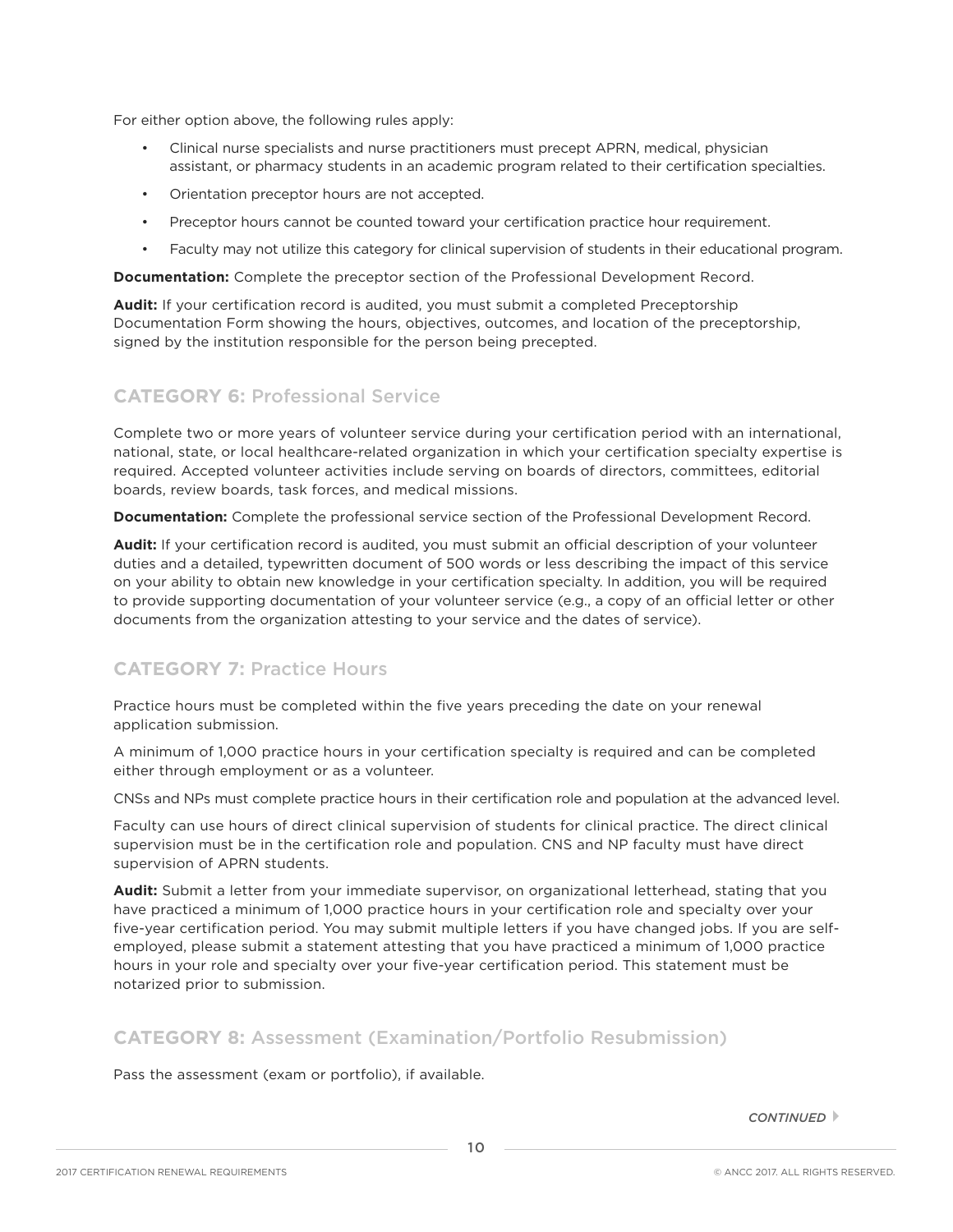NOTES: